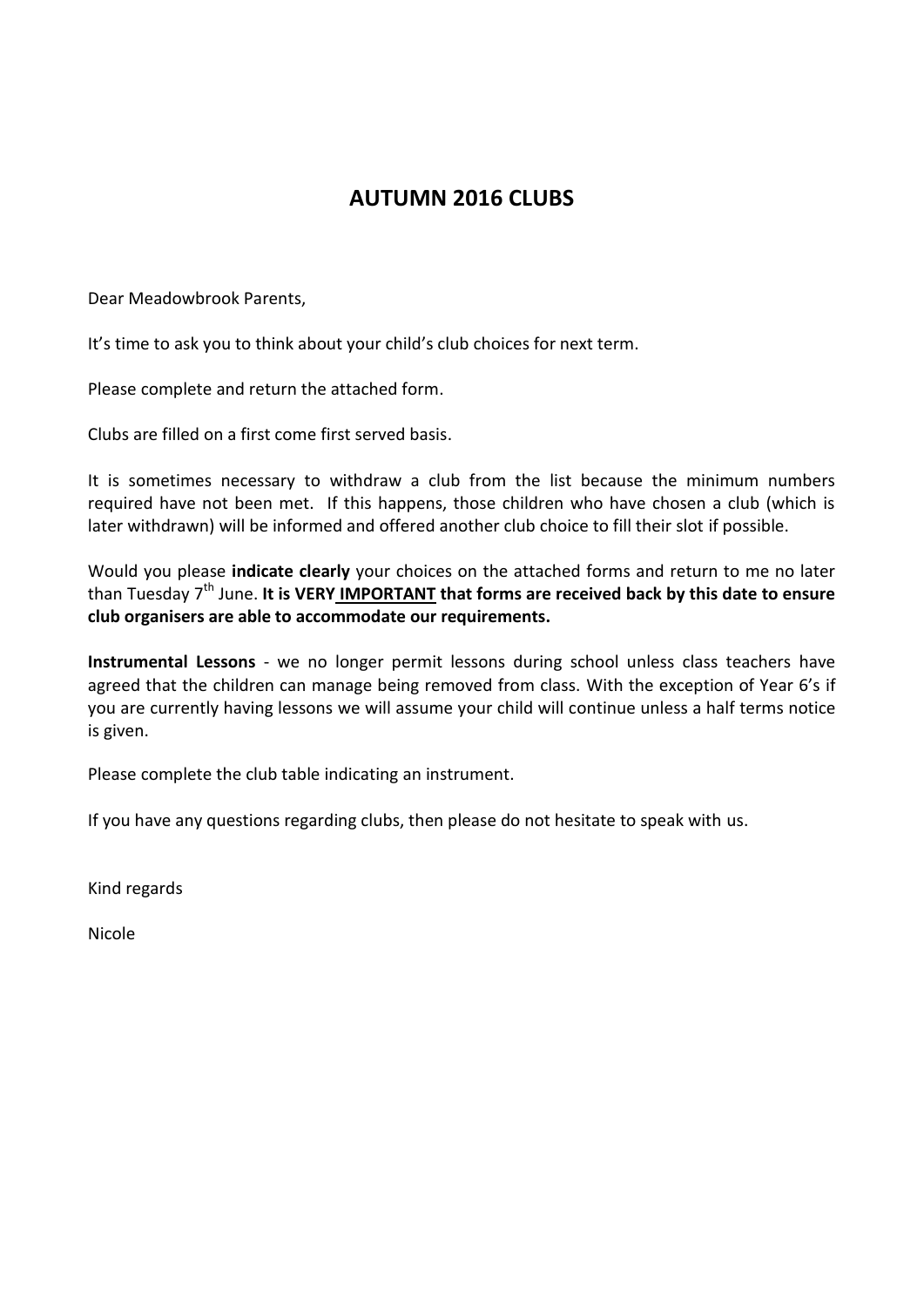## **Clubs will begin FIRST week of next term unless stated differently on the Autumn 2016 School Calendar**

### **TO BE RETURNED NO LATER THAN 7 th JUNE**

**Child's Name** ……………………………………………………………….. **Class**………………………………

#### **Please indicate choice(s) by ticking the box**

| <b>CLUB</b>                                                                                              | <b>DAY</b>             | <b>RUN BY</b>                                     | MAX. Nos. of<br><b>PLACES</b> | <b>FEE PER</b><br><b>TERM</b>                              | <b>Please Tick</b><br>Choice(s) |
|----------------------------------------------------------------------------------------------------------|------------------------|---------------------------------------------------|-------------------------------|------------------------------------------------------------|---------------------------------|
| <b>3T Soccer Club</b>                                                                                    | Monday                 | 3T Soccer                                         | <b>Min 10</b>                 | £60.00                                                     |                                 |
| <b>Art Club</b><br>Years $3 - 6$                                                                         | Monday                 | Viv Baines                                        | Min 6<br><b>Max 10</b>        | £71.40                                                     |                                 |
| <b>After School Club</b>                                                                                 | <b>Tuesday</b>         | Serena Gunn                                       | <b>Max 15</b>                 | £71.25                                                     |                                 |
| Drama Club<br>with David<br>Years $3 - 6$                                                                | Wednesday<br>Lunchtime | David Kemp                                        | Min <sub>8</sub>              | £55.00                                                     |                                 |
| <b>Gymnastics</b>                                                                                        | Wednesday<br>Lunchtime | Dawn                                              | Min 6<br><b>Max 10</b>        | £55.00                                                     |                                 |
| <b>Teachitright</b><br>Yr3/4 - 11+ Skills<br><b>Teachitright</b><br>Yr 5 11+ Practice<br><b>Sessions</b> | Wednesday              | Teachitright                                      | <b>Min 10</b>                 | £235.00<br>(Includes all<br>textbooks<br>and<br>materials) |                                 |
| <b>KS1 Painting and</b><br><b>Drawing</b>                                                                | Wednesday              | Viv Baines                                        | Min 6<br><b>Max 10</b>        | £71.40                                                     |                                 |
| <b>Chess Club</b>                                                                                        | Thursday               | James Abrahart<br>(supervised by<br>staff member) | Max 8                         | £65.00                                                     |                                 |
| <b>Basketball and</b><br><b>Netball</b>                                                                  | Thursday               | <b>Achieve Sport</b>                              | Min 8                         | £71.25                                                     |                                 |
| <b>Brickies Club</b>                                                                                     | Friday                 | <b>Brickies</b>                                   | <b>Min 15</b>                 | £68.50                                                     |                                 |
| Instrumental<br>Lesson                                                                                   |                        |                                                   |                               |                                                            |                                 |

## **PLEASE NOTE: PLACES WILL BE ALLOCATED ON A FIRST COME, FIRST SERVED BASIS & WE CANNOT PROVIDE PART REFUNDS ON FEES IF YOUR CHILD DECIDES TO DISCONTINUE ANY CLUB DURING THE TERM UNLESS THE SPACE CAN BE FILLED.**

**ALL CLUBS ARE AFTER SCHOOL, 3.40PM – 4.40PM UNLESS OTHERWISE STATED.**